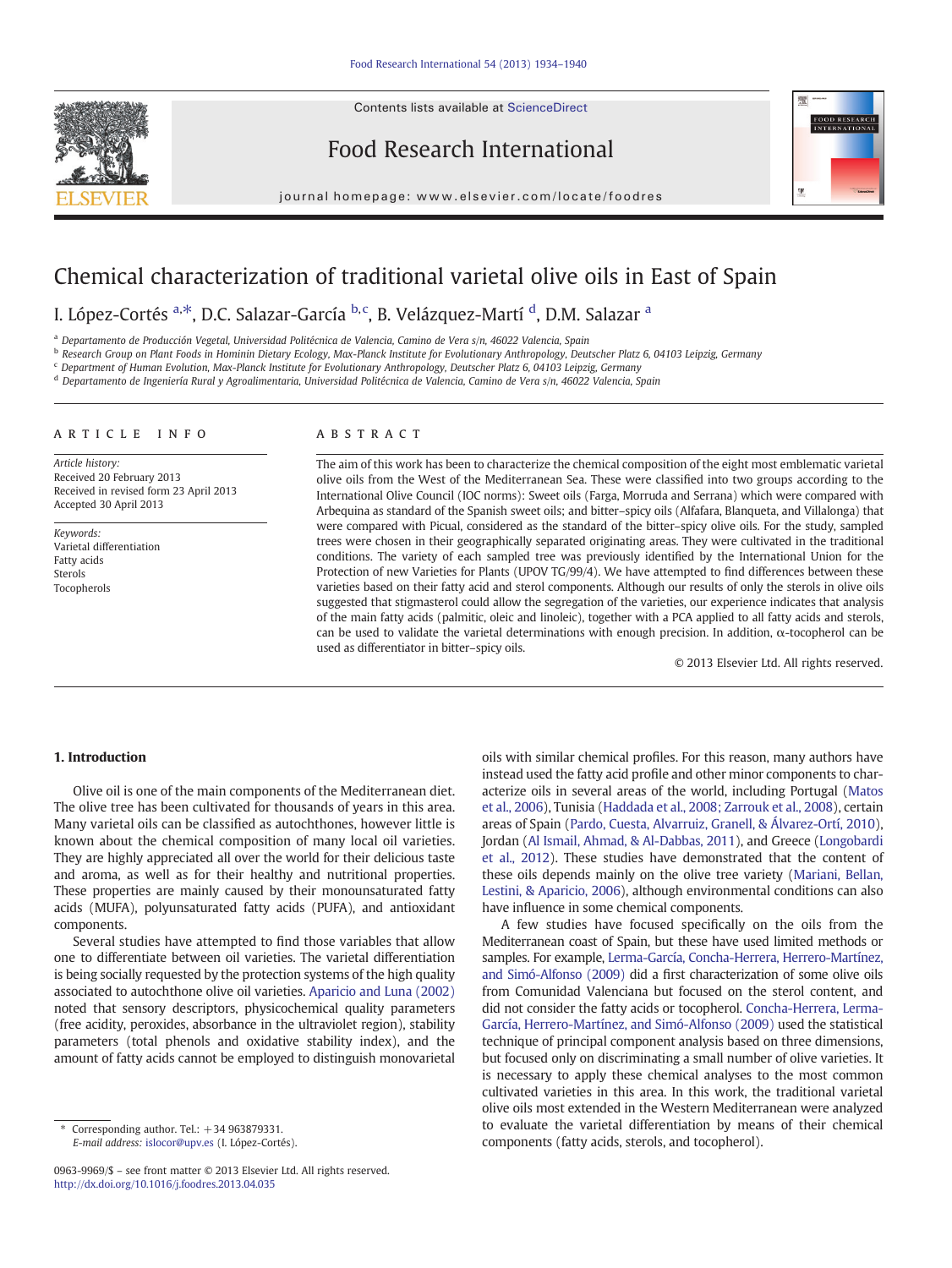#### 2. Materials and methods

#### 2.1. Sampling

The varieties of local olive oils studied in this research were coming from the olive trees previously identified by the International Union for the Protection of new Varieties for Plants (UPOV guidelines TG/99/4) as cultivars of Alfafara, Blanqueta, Farga, Morruda, Serrana, and Villalonga. These are included in the Regulation of Protected Designation of Origin (POD) for Valencian Olive Oil. In addition, these varieties are the most cultivated in the east coast of Spain. These were classified into two groups according to the International Olive Council (IOC norms): Sweet oils (Farga, Morruda and Serrana) and bitter–spicy oils (Alfafara, Blanqueta, and Villalonga). All analyzed oils meet the standards of virgin extra olive oil, with acidity lower than 0.7°, peroxide index lower than 20 meg/kg, K270  $\le$  0.22 and K232  $\le$  2.5.

Composition of sweet oils was compared with Arbequina oil obtained from trees with the same location, and the bitter–spicy oils were compared with the characteristics of Picual oils, also located in the Mediterranean coast. This was done because the oil composition of Arbequina and that of Picual are considered as a Spanish standard in each group, and are the most common cultivars in Spain. The sampled trees were located in traditional cultivation areas, without irrigation and similar handling. The soil was usually mobilized two or three times per year. The sampling was carried out following [Frías, García-](#page-6-0)[Ortiz, Hermoso, Jiménez, and Uceda's \(1991\)](#page-6-0) recommendations. Plots with trees of the varieties studied were identified in different locations. Five trees of each variety were sampled, these trees were chosen from more than 100 trees of the same variety to be considered representative of each variety in each zone of clonal selection of material. Not all varieties existed at each site. For example, a tree Arbequina was evaluated in each sample area, but there are other varieties where some trees were evaluated in the same area, in the case of the Forge, five trees were in the Mastership, however two trees Blanqueta Channel were in Navarrés, and three were in the mountains of Alicante. Fig. 1 allows the distribution point trees. About 6 kg of olives for each tree was collected for three years (2009–2011). All fruits were collected in the same state of ripeness. The ripeness was measured by means of the colorimetric index, proposed by Centro Investigacion Formacion Agraria (CIFA, Jaen, Spain), reported by [Vera \(2011\)](#page-6-0), which reached 3/3.5. An Abencor MC2 oil extractor system (Ingenieria y Sistemas S.L., Sevilla,

Spain) was used to draw out the olive paste. After milling, the olive paste was fed into the thermomixer for 30 min and subsequently centrifuged at 5000 rpm for 5 min, after which the olive oil was recovered.

#### 2.2. Fatty acid determination

For fatty acid determination, olive oil was subjected to transesterification with methanolic potassium hydroxide and n-heptane. The n-heptane extract was used to separate the fatty acid methyl esters. For this, a Varian 3400 gas chromatographer (Varian Associates, Walnut Creek, California, USA) equipped with a Combi-Pal (CTC Analytics, Zwingen, Switzerland) autosampler and a flame ionization detector was used. The following fatty acids were determined: palmitic acid (C16:0), palmitoleic acid (C16:1), heptadecanoic acid (C17:0), stearic acid (C18:0), oleic acid (C18:1), linoleic acid (C18:2), linolenic acid (C18:3), eicosanoic–arachidic acid (C20:0), docosanoic–behemic acid (C22:0), and tetracosanoic–lignoceric acid (C24:0). Results for fatty acid content were expressed as percentage of the total fatty acid methyl esters present in the olive oil. From these determinations, the percentage of total saturated (SFA), monounsaturated (MUFA) and polyunsaturated (PUFA) fatty acids over the total fatty acid content were calculated.

#### 2.3. Sterol determination

Three sterols were examined β-sitosterol, stigmasterol and campesterol. These were analyzed according to the procedures described by [Sanchez Casas, Osorio Bueno, Montano Garcia, and Martinez](#page-6-0) [Cano \(2004\)](#page-6-0) who modified the method of [Slover, Thompson, and](#page-6-0) [Merola \(1983\).](#page-6-0) The oil sample was saponified with ethanolic potassium hydroxide solution. The unsaponifiable fraction was removed with ethyl ether. The unsaponifiable sterol fraction was separated by silica gel plate chromatography. Separation and quantification of the silanized sterol fraction was carried out by means of capillary column in a gas chromatograph, Hewlett-Packard model HP 5840 gas chromatograph, equipped with an FID-300, which worked at 290 °C. The sample was injected at 280 °C, following an isothermal process at 265 °C for 45 min using a HP-5MS capillary column (30 m  $\times$  0.25 mm  $\times$  0.22 µm). This column was filled with film OB5 de Tracer-Tecnocroma. The working conditions were as follows: Helium flow was 1 mL/min; the injector temperature



Fig. 1. Location of sampled cultivar to obtain the oil.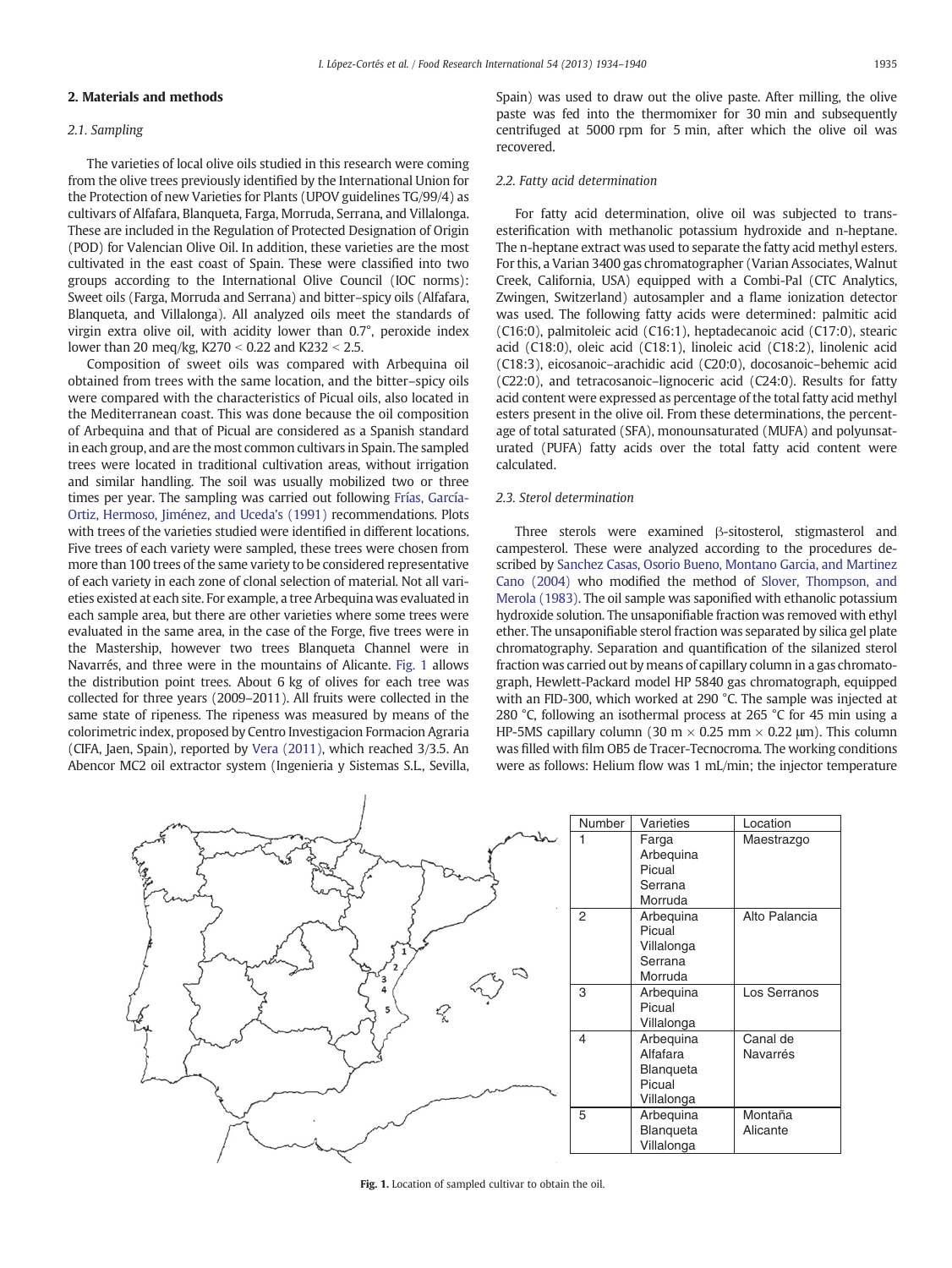<span id="page-2-0"></span>

| Table 1 |  |                                                                                                       |
|---------|--|-------------------------------------------------------------------------------------------------------|
|         |  | Mean and standard deviation of fatty acids of the different monovarietal olive oils of East of Spain. |

|                                  | C16:0<br>(palmitic ac)<br>$\%$       | C16:1<br>(palmitoleic ac)<br>%     | C17:0<br>(heptadecanoic ac)<br>%   | C18:0<br>(stearic ac)<br>%         | C18:1<br>(oleic ac)<br>$\%$          | C18:2<br>(linoleic ac)<br>%          | C18:3<br>(linolenic ac)<br>%       | C20:0<br>(eicosanoic ac)<br>$\%$   | C22:0<br>(docosanoic ac)<br>%      | C24:0<br>(tetracosanoic ac)<br>%   | <b>ΣSFAs</b><br>$\%$ | <b>ΣPUFAs</b><br>$\%$ | $\Sigma$ MUFAs<br>$\%$ |
|----------------------------------|--------------------------------------|------------------------------------|------------------------------------|------------------------------------|--------------------------------------|--------------------------------------|------------------------------------|------------------------------------|------------------------------------|------------------------------------|----------------------|-----------------------|------------------------|
|                                  | Farga variety                        |                                    |                                    |                                    |                                      |                                      |                                    |                                    |                                    |                                    |                      |                       |                        |
| F1                               | $9.81 \pm 0.02$                      | $0.63 \pm 0.02$                    | $0.04 \pm 0.01$                    | $2.00 \pm 0.02$                    | $79.25 \pm 0.38$                     | $7.95 \pm 0.07$                      | $0.67 \pm 0.27$                    | $0.33 \pm 0.01$                    | $0.13 \pm 0.01$                    | $0.04 \pm 0.01$                    | 12.35                | 8.62                  | 79.88                  |
| F <sub>2</sub>                   | $9.68 \pm 0.04$                      | $0.65 \pm 0.01$                    | $0.03 \pm 0.01$                    | $2.00 \pm 0.01$                    | $79.17 \pm 0.46$                     | $8.07 \pm 0.04$                      | $0.49 \pm 0.01$                    | $0.32 \pm 0.01$                    | $0.13 \pm 0.01$                    | $0.04 \pm 0.01$                    | 12.20                | 8.56                  | 79.82                  |
| F3                               | $9.82 \pm 0.13$                      | $0.65 \pm 0.02$                    | $0.04 \pm 0.01$                    | $2.00 \pm 0.01$                    | $79.40 \pm 0.36$                     | $7.80 \pm 0.16$                      | $0.49 \pm 0.02$                    | $0.32 \pm 0.01$                    | $0.12 \pm 0.00$                    | $0.04 \pm 0.01$                    | 12.34                | 8.29                  | 80.05                  |
| F4                               | $9.98 \pm 0.03$                      | $0.65 \pm 0.03$                    | $0.03 \pm 0.01$                    | $1.99 \pm 0.01$                    | 79.51 $\pm$ 0.20                     | 7.86 $\pm$ 0.06                      | $0.50 \pm 0.01$                    | $0.33 \pm 0.01$                    | $0.13 \pm 0.00$                    | $0.04 \pm 0.01$                    | 12.50                | 8.36                  | 80.16                  |
| F <sub>5</sub>                   | $9.93 \pm 0.09$                      | $0.66 \pm 0.01$                    | $0.03 \pm 0.01$                    | $1.99 \pm 0.02$                    | 79.62 $\pm$ 0.19                     | $8.00 \pm 0.02$                      | $0.50 \pm 0.01$                    | $0.33 \pm 0.00$                    | $0.12 \pm 0.00$                    | $0.04 \pm 0.01$                    | 12.44                | 8.50                  | 80.28                  |
|                                  | Morruda variety                      |                                    |                                    |                                    |                                      |                                      |                                    |                                    |                                    |                                    |                      |                       |                        |
| M1                               | $12.55 \pm 0.23$                     | $0.69 \pm 0.02$                    | $0.06 \pm 0.01$                    | $2.63 \pm 0.02$                    | $73.47 \pm 0.15$                     | $11.13 \pm 0.24$                     | $0.59 \pm 0.01$                    | $0.40 \pm 0.01$                    | $0.11 \pm 0.00$                    | $0.04 \pm 0.01$                    | 15.79                | 11.72                 | 74.16                  |
| M <sub>2</sub>                   | $12.86 \pm 0.05$                     | $0.69 \pm 0.01$                    | $0.07 \pm 0.01$                    | $2.54 \pm 0.08$                    | $72.85 \pm 0.19$                     | $11.17 \pm 0.21$                     | $0.60 \pm 0.01$                    | $0.39 \pm 0.01$                    | $0.12 \pm 0.01$                    | $0.04 \pm 0.01$                    | 16.02                | 11.77                 | 73.54                  |
| M <sub>3</sub>                   | $12.38 \pm 0.07$                     | $0.70 \pm 0.01$                    | $0.06 \pm 0.00$                    | $2.58 \pm 0.03$                    | $73.28 \pm 0.13$                     | $8.39 \pm 6.14$                      | $0.60 \pm 0.01$                    | $0.40 \pm 0.01$                    | $0.12 \pm 0.01$                    | $0.04 \pm 0.01$                    | 15.58                | 8.99                  | 73.98                  |
| M4                               | $12.40 \pm 0.26$                     | $0.69 \pm 0.01$                    | $0.06 \pm 0.00$                    | $2.58 \pm 0.04$                    | $74.20 \pm 0.22$                     | $11.39 \pm 0.21$                     | $0.62 \pm 0.01$                    | $0.40 \pm 0.01$                    | $0.11 \pm 0.01$                    | $0.04 \pm 0.01$                    | 15.59                | 12.01                 | 74.89                  |
| M <sub>5</sub>                   | $12.62 \pm 0.02$                     | $0.60 \pm 0.01$                    | $0.07 \pm 0.00$                    | $2.55 \pm 0.07$                    | 73.94 $\pm$ 0.67                     | $11.48 \pm 0.33$                     | $0.60 \pm 0.01$                    | $0.41 \pm 0.01$                    | $0.11 \pm 0.01$                    | $0.04 \pm 0.00$                    | 15.80                | 12.08                 | 74.54                  |
|                                  | Serrana variety                      |                                    |                                    |                                    |                                      |                                      |                                    |                                    |                                    |                                    |                      |                       |                        |
| S1                               | $11.96 \pm 0.21$                     | $0.74 \pm 0.11$                    | $0.08 \pm 0.02$                    | $2.16 \pm 0.10$                    | $71.52 \pm 1.50$                     | $13.79 \pm 2.08$                     | $0.70 \pm 0.06$                    | $0.39 \pm 0.03$                    | $0.13 \pm 0.01$                    | $0.05 \pm 0.01$                    | 14.77                | 14.49                 | 72.26                  |
| S <sub>2</sub>                   | $11.31 \pm 0.73$                     | $0.82 \pm 0.01$<br>$0.72 \pm 0.03$ | $0.07 \pm 0.01$                    | $2.09 \pm 0.16$<br>$2.09 \pm 0.01$ | $72.96 \pm 0.24$<br>$71.97 \pm 0.63$ | $14.61 \pm 0.38$                     | $0.64 \pm 0.01$                    | $0.37 \pm 0.04$                    | $0.13 \pm 0.01$                    | $0.04 \pm 0.01$                    | 14.01                | 15.25<br>15.32        | 73.78                  |
| S <sub>3</sub><br>S <sub>4</sub> | $11.78 \pm 0.02$<br>$11.70 \pm 0.07$ | $0.85 \pm 0.01$                    | $0.09 \pm 0.01$<br>$0.08 \pm 0.01$ | $2.19 \pm 0.02$                    | $72.66 \pm 0.19$                     | $14.64 \pm 0.19$<br>$14.75 \pm 0.25$ | $0.68 \pm 0.03$<br>$0.72 \pm 0.01$ | $0.38 \pm 0.01$<br>$0.38 \pm 0.02$ | $0.13 \pm 0.01$<br>$0.14 \pm 0.01$ | $0.05 \pm 0.01$<br>$0.04 \pm 0.01$ | 14.52<br>14.53       | 15.47                 | 72.69<br>73.51         |
| S <sub>5</sub>                   | $11.74 \pm 0.04$                     | $0.87 \pm 0.02$                    | $0.08 \pm 0.02$                    | $2.12 \pm 0.02$                    | $72.85 \pm 0.16$                     | $15.10 \pm 0.02$                     | $0.67 \pm 0.02$                    | $0.37 \pm 0.05$                    | $0.15 \pm 0.01$                    | $0.05 \pm 0.01$                    | 14.51                | 15.77                 | 73.72                  |
|                                  |                                      |                                    |                                    |                                    |                                      |                                      |                                    |                                    |                                    |                                    |                      |                       |                        |
|                                  | Arbequina variety                    |                                    |                                    |                                    |                                      |                                      |                                    |                                    |                                    |                                    |                      |                       |                        |
| A1                               | $15.64 \pm 0.05$                     | $1.60 \pm 0.06$                    | $0.12 \pm 0.01$                    | $1.74 \pm 0.01$                    | $78.55 \pm 0.60$<br>$77.78 \pm 1.31$ | $11.55 \pm 0.07$                     | $0.59 \pm 0.05$                    | $0.33 \pm 0.01$<br>$0.34 \pm 0.01$ | $0.10 \pm 0.01$                    | $0.06 \pm 0.01$                    | 17.99                | 12.14<br>12.54        | 80.15<br>79.40         |
| A <sub>2</sub><br>A3             | $15.70 \pm 0.01$<br>$15.63 \pm 0.04$ | $1.62 \pm 0.05$<br>$1.65 \pm 0.03$ | $0.12 \pm 0.01$<br>$0.12 \pm 0.01$ | $1.73 \pm 0.01$<br>$1.70 \pm 0.01$ | 79.36 $\pm$ 0.59                     | $11.97 \pm 0.25$<br>$11.72 \pm 0.10$ | $0.57 \pm 0.01$<br>$0.57 \pm 0.01$ | $0.34 \pm 0.01$                    | $0.09 \pm 0.01$<br>$0.09 \pm 0.01$ | $0.05 \pm 0.01$<br>$0.04 \pm 0.01$ | 18.03<br>17.92       | 12.24                 | 81.01                  |
| A4                               | $15.66 \pm 0.05$                     | $1.60 \pm 0.03$                    | $0.11 \pm 0.00$                    | $1.75 \pm 0.00$                    | $79.35 \pm 0.70$                     | $11.90 \pm 0.02$                     | $0.54\,\pm\,0.01$                  | $.0.34 \pm 0.00$                   | $0.09 \pm .0.00$                   | $0.05 \pm 0.01$                    | 18.00                | 12.44                 | 80.95                  |
| A <sub>5</sub>                   | $14.17 \pm 2.57$                     | $1.66 \pm 0.03$                    | $0.12 \pm 0.00$                    | $1.73 \pm 0.01$                    | 79.26 $\pm$ 0.55                     | $12.00 \pm 0.01$                     | $0.56 \pm 0.01$                    | $0.34 \pm 0.01$                    | $0.09 \pm 0.01$                    | $0.05 \pm 0.01$                    | 16.50                | 12.56                 | 80.92                  |
|                                  |                                      |                                    |                                    |                                    |                                      |                                      |                                    |                                    |                                    |                                    |                      |                       |                        |
| AL1                              | Alfafara variety<br>$15.05 \pm 0.02$ | $1.23 \pm 0.01$                    | $0.17 \pm 0.01$                    | $1.73 \pm 0.01$                    | $70.65 \pm 0.03$                     | $9.41 \pm 0.02$                      | $0.72 \pm 0.00$                    | $0.36 \pm 0.00$                    | $0.11 \pm 0.01$                    | $0.05 \pm 0.01$                    | 17.47                | 10.13                 | 71.88                  |
| AL2                              | $15.06 \pm 0.02$                     | $1.26 \pm 0.01$                    | $0.16 \pm 0.00$                    | $1.79 \pm 0.01$                    | $70.59 \pm 0.01$                     | $9.45 \pm 0.01$                      | $0.73 \pm 0.00$                    | $0.34 \pm 0.00$                    | $0.11 \pm 0.00$                    | $0.06 \pm 0.01$                    | 17.52                | 10.18                 | 71.85                  |
| AL3                              | $15.07 \pm 0.01$                     | $1.26 \pm 0.00$                    | $0.14 \pm 0.05$                    | $1.78 \pm 0.04$                    | $70.54 \pm 0.01$                     | $9.48 \pm 0.08$                      | $0.72 \pm 0.01$                    | $0.34 \pm 0.03$                    | $0.11 \pm 0.00$                    | $0.05 \pm 0.01$                    | 17.49                | 10.20                 | 71.80                  |
| AL4                              | $14.96 \pm 0.06$                     | $1.29 \pm 0.03$                    | $0.15 \pm 0.05$                    | $1.74 \pm 0.02$                    | $70.74 \pm 0.22$                     | $9.61 \pm 0.01$                      | $0.70 \pm 0.01$                    | $0.34 \pm 0.00$                    | $0.09 \pm 0.00$                    | $0.05 \pm 0.01$                    | 17.33                | 10.31                 | 72.03                  |
| AL5                              | $15.37 \pm 0.51$                     | $1.32 \pm 0.04$                    | $0.18 \pm 0.00$                    | $1.75 \pm 0.01$                    | $70.53 \pm 0.47$                     | $9.47 \pm 0.01$                      | $0.72 \pm 0.01$                    | $0.34 \pm 0.01$                    | $0.10 \pm 0.01$                    | $0.05 \pm 0.01$                    | 17.39                | 10.19                 | 71.85                  |
|                                  | Blanqueta variety                    |                                    |                                    |                                    |                                      |                                      |                                    |                                    |                                    |                                    |                      |                       |                        |
| <b>B1</b>                        | $18.82 \pm 0.12$                     | $1.70 \pm 0.12$                    | $1.67 \pm 0.02$                    | $1.93 \pm 0.05$                    | 58.65 $\pm$ 0.74                     | $16.64 \pm 0.06$                     | $0.68 \pm 0.00$                    | $0.37 \pm 0.03$                    | $0.11 \pm 0.01$                    | $0.05 \pm 0.01$                    | 22.95                | 17.32                 | 60.35                  |
| B <sub>2</sub>                   | $18.56 \pm 0.13$                     | $1.74 \pm 0.05$                    | $0.16 \pm 0.04$                    | $1.94 \pm 0.05$                    | 59.56 $\pm$ 1.05                     | $16.65 \pm 0.37$                     | $0.69 \pm 0.02$                    | $0.39 \pm 0.02$                    | $0.11 \pm 0.01$                    | $0.05 \pm 0.01$                    | 21.21                | 17.34                 | 61.30                  |
| B3                               | $18.71 \pm 0.25$                     | $1.72 \pm 0.04$                    | $0.15 \pm 0.05$                    | $1.95 \pm 0.06$                    | 59.65 $\pm$ 0.62                     | $16.66 \pm 0.27$                     | $0.71 \pm 0.02$                    | $0.38 \pm 0.00$                    | $0.12 \pm 0.00$                    | $0.05 \pm 0.01$                    | 21.36                | 17.35                 | 61.37                  |
| B <sub>4</sub>                   | $17.30 \pm 0.40$                     | $1.89 \pm 0.01$                    | $0.10 \pm 0.01$                    | $2.10 \pm 0.01$                    | 58.35 $\pm$ 0.78                     | $19.15 \pm 0.10$                     | $0.80 \pm 0.01$                    | $0.37 \pm 0.01$                    | $0.13 \pm 0.00$                    | $0.06 \pm 0.01$                    | 20.06                | 19.95                 | 60.24                  |
| B <sub>5</sub>                   | $18.79 \pm 0.20$                     | $1.76 \pm 0.03$                    | $0.15 \pm 0.01$                    | $1.99 \pm 0.03$                    | 59.32 $\pm$ 0.55                     | $16.59 \pm 0.18$                     | $0.61 \pm 0.02$                    | $0.38 \pm 0.01$                    | $0.12 \pm 0.00$                    | $0.05 \pm 0.01$                    | 21.48                | 17.20                 | 61.08                  |
|                                  | Villalonga variety                   |                                    |                                    |                                    |                                      |                                      |                                    |                                    |                                    |                                    |                      |                       |                        |
| V1                               | $14.38 \pm 0.37$                     | $1.03 \pm 0.05$                    | $0.13 \pm 0.01$                    | $1.96 \pm 0.02$                    | $68.50 \pm 0.62$                     | $14.11 \pm 0.22$                     | $0.88 \pm 0.01$                    | $0.31 \pm 0.01$                    | $0.09 \pm 0.00$                    | $0.04 \pm 0.01$                    | 16.91                | 14.99                 | 69.53                  |
| V <sub>2</sub>                   | $14.20 \pm 0.48$                     | $1.10 \pm 0.02$                    | $0.14 \pm 0.01$                    | $1.94 \pm 0.02$                    | $68.09 \pm 0.14$                     | $14.18 \pm 0.22$                     | $0.87 \pm 0.01$                    | $0.30 \pm 0.01$                    | $0.09 \pm 0.01$                    | $0.04 \pm 0.01$                    | 16.71                | 15.05                 | 69.19                  |
| V3                               | $14.67 \pm 0.12$                     | $1.06 \pm 0.02$                    | $0.13 \pm 0.01$                    | $1.96 \pm 0.01$                    | $67.86 \pm 0.35$                     | $14.46 \pm 0.16$                     | $0.87 \pm 0.02$                    | $0.30 \pm 0.01$                    | $0.10 \pm 0.01$                    | $0.05 \pm 0.01$                    | 17.21                | 15.33                 | 68.92                  |
| V <sub>4</sub>                   | $14.75 \pm 0.41$                     | $1.02 \pm 0.01$                    | $0.12 \pm 0.01$                    | $1.96 \pm 0.01$                    | $68.32 \pm 0.55$                     | $14.39 \pm 0.20$                     | $0.89 \pm 0.01$                    | $0.31 \pm 0.01$                    | $0.08 \pm 0.01$                    | $0.05 \pm 0.01$                    | 17.27                | 15.28                 | 69.34                  |
| V <sub>5</sub>                   | $14.49 \pm 0.42$                     | $1.01 \pm 0.02$                    | $0.13 \pm 0.01$                    | $1.96 \pm 0.01$                    | $68.12 \pm 0.17$                     | $14.40 \pm 0.13$                     | $0.92 \pm 0.01$                    | $0.30 \pm 0.01$                    | $0.09 \pm 0.01$                    | $0.04 \pm 0.01$                    | 17.01                | 15.32                 | 69.13                  |
|                                  | Picual variety                       |                                    |                                    |                                    |                                      |                                      |                                    |                                    |                                    |                                    |                      |                       |                        |
| P1                               | $10.48 \pm 0.12$                     | $0.64 \pm 0.01$                    | $0.05 \pm 0.01$                    | $2.94 \pm 0.01$                    | 79.14 $\pm$ 0.85                     | $5.41 \pm 0.34$                      | $0.57 \pm 0.02$                    | $0.33 \pm 0.01$                    | $0.10 \pm 0.01$                    | $0.04 \pm 0.01$                    | 13.94                | 5.98                  | 79.78                  |
| P <sub>2</sub>                   | $10.75 \pm 0.24$                     | $0.64 \pm 0.01$                    | $0.05 \pm 0.01$                    | $2.90 \pm 0.06$                    | $79.24 \pm 0.35$                     | $5.14 \pm 0.08$                      | $0.58 \pm 0.01$                    | $0.33 \pm 0.01$                    | $0.11 \pm 0.01$                    | $0.04 \pm 0.01$                    | 14.18                | 5.72                  | 79.88                  |
| P3                               | $10.56 \pm 0.11$                     | $0.63 \pm 0.01$                    | $0.06 \pm 0.01$                    | $2.90 \pm 0.01$                    | 79.28 $\pm$ 0.46                     | $5.17 \pm 0.06$                      | $0.59 \pm 0.02$                    | $0.34 \pm 0.01$                    | $0.37 \pm 0.05$                    | $0.04 \pm 0.01$                    | 14.27<br>13.90       | 5.76                  | 79.91                  |
| P4<br>P <sub>5</sub>             | $10.47 \pm 0.11$<br>$10.32 \pm 0.04$ | $0.63 \pm 0.01$<br>$0.65 \pm 0.01$ | $0.05 \pm 0.01$<br>$0.05 \pm 0.01$ | $2.90 \pm 0.01$<br>$2.89 \pm 0.01$ | 79.87 $\pm$ 0.21<br>$79.72 \pm 0.34$ | $5.17 \pm 0.01$<br>$5.14 \pm 0.01$   | $0.57 \pm 0.01$<br>$0.57 \pm 0.01$ | $0.34 \pm 0.01$<br>$0.34 \pm 0.01$ | $0.10 \pm 0.01$<br>$0.10 \pm 0.01$ | $0.04 \pm 0.01$<br>$0.04 \pm 0.01$ | 13.74                | 5.74<br>5.71          | 80.50<br>80.37         |
|                                  |                                      |                                    |                                    |                                    |                                      |                                      |                                    |                                    |                                    |                                    |                      |                       |                        |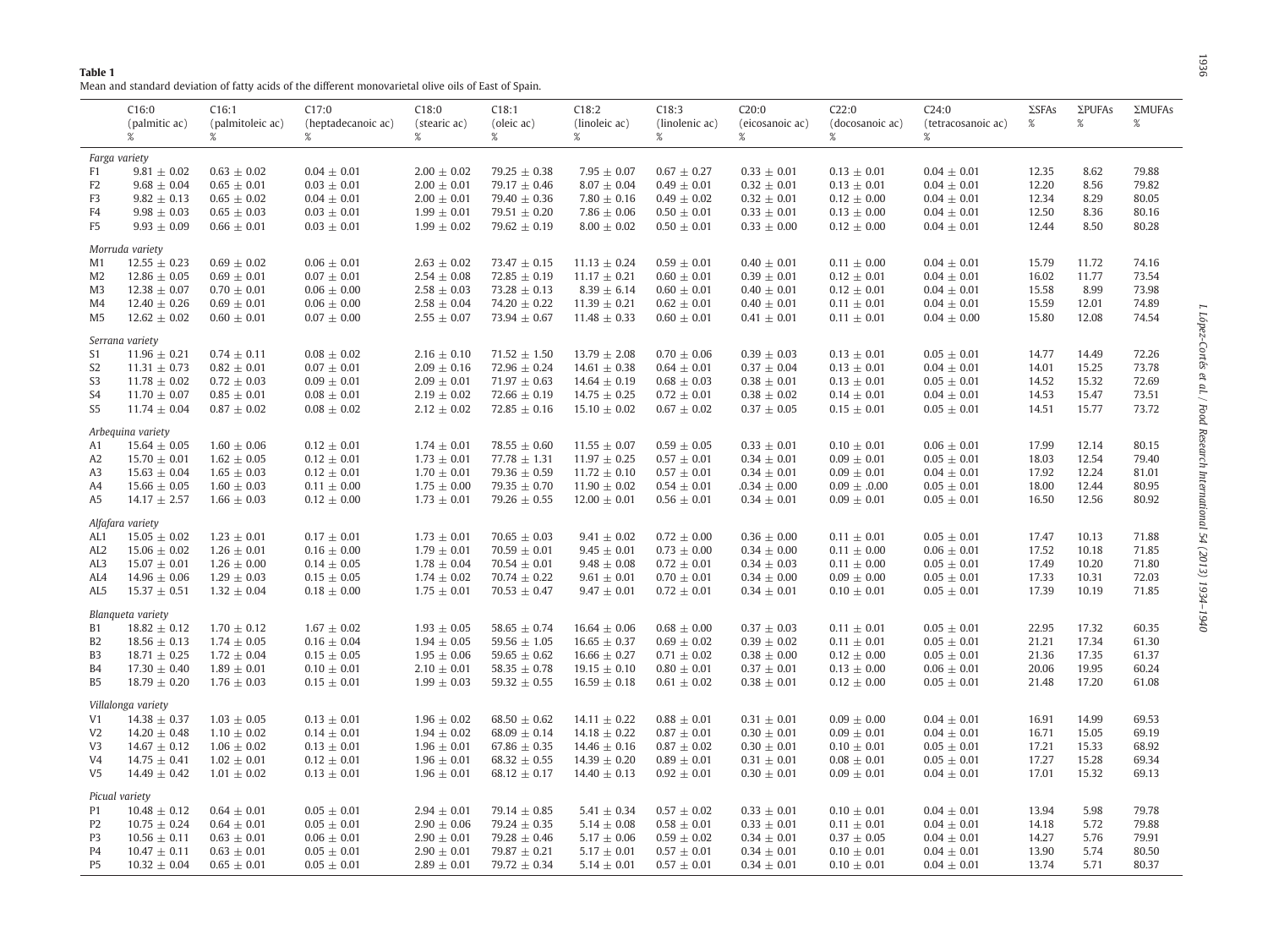<span id="page-3-0"></span>was 300 °C; and the detector temperature was 290 °C. The injection volume was 0.2 mL at a flow rate of 1.1 mL/min [\(Commission](#page-6-0) [Regulation \(EEC\) No. 2568/91,](#page-6-0) corresponding to [AOCS](#page-6-0) method Ch 6–91). The compounds were quantified by addition of an internal pattern (5-α-cholestanol). The sterol concentration was expressed as mg/100 g of fatty matter. The area of peaks generated by the sterols was carried out by an automatic integrator.

#### 2.4. α-Tocopherol determination

α-Tocopherol was evaluated following AOCS method Ce 8–89. A solution of oil in hexane was analyzed on an Agilent Technologies HPLC system (1100 series) on a silica gel Lichrosorb Si-60 column (particle size 5  $\mu$ m  $\times$  250 mm  $\times$  4 mm i.d. of Sugerlabor, Madrid, Spain) using n-hexane/2-propanol (98.5/1.5, vol/vol) at a flow rate of 1 mL/min. A fluorescence detector (Thermo-Finnigan FL3000) was used, with excitation and emission wavelengths set at 290 and 330 nm, respectively. The  $\alpha$ -tocopherol concentration was expressed as mg/kg of fatty matter.

#### 2.5. Statistical analysis

Data were subjected to analysis of variance (ANOVA) to test the effects of the variety in the means obtained from the three studied years for the each analyzed component. The locations where the trees were sampled had the same climate conditions and traditional cultivation systems, for this reason the location influences in minimum. On the other hand, because all varieties were not in all locations, multifactorial ANOVA is not possible. Subsequently, a principal component analysis (PCA) was performed because our design had one single categorical independent variable (variety) and multiple dependent variables (chemical parameters). This allows to standardize values using pairwise Euclidean distances among variety in the amount of fatty acids and sterols. Variables used in PCA were selected with regard to the ANOVA. Discriminant analysis was used to study the percentage of individual samples correctly classified according to the chemical component.

#### 3. Results and discussion

[Table 1](#page-2-0) shows the averages and standard deviations of the ratios of fatty acids in the local and reference oils. Among the sweet olive oils the Farga variety had the highest content of the MUFAs, similar to the Arbequina variety, which is regularly used as standard in the composition in Spanish sweet olive oils. The lowest values were obtained in the Serrana and Morruda varieties, which did not differ significantly. The Serrana variety had the highest PUFAs, significantly larger than the Arbequina variety. Both groups are related to healthy oils [\(Madero et al., 2012; Saez, 2002](#page-6-0)). Among the local oils, Morruda had the highest SFA content, but this was still lower than Arbequina. These findings are in consonance with those reported by [Tous and](#page-6-0) [Romero \(1993\)](#page-6-0) for oils from an area further north than our study area.

With regard to MUFAs in the group of bitter–spicy varieties [\(Table 1](#page-2-0)), the Alfafara gave the highest values of three studied autochthone varieties but not as high as the reference variety (Picual), which was cultivated in the same areas. The MUFA content in Blanqueta was significantly lower than the other varieties, which is unsurprising, since previous studies have noted that this variety has a low oleic acid (C18:1) content [\(Tous & Romero, 1993\)](#page-6-0). It should be also noted that Blanqueta has a high linoleic acid (C18:2) content, which results in this variety having the highest PUFA content of the studied varieties. The PUFA content was also high in Villalonga and Alfafara, which was bigger than Picual. This was already reported by [Tous and Romero \(1993\)](#page-6-0). Concerning SFA content, the Blanqueta oils have values exceptionally higher than all other studied oils

|                                      |                   | Analysis of variance for differentiation of all oil olive varieties from each insolated fatty acid. |                         |                                     |                          |                         |                    |                    |                                                             |                        |                   |                    |
|--------------------------------------|-------------------|-----------------------------------------------------------------------------------------------------|-------------------------|-------------------------------------|--------------------------|-------------------------|--------------------|--------------------|-------------------------------------------------------------|------------------------|-------------------|--------------------|
| C16:0                                | C16:1             | palmitic ac) (palmitoleic ac) (heptadecanoic ac) (stearic ac)<br>C17:0                              | C18:0                   | C18:1<br>(oleic                     | linoleic ac)<br>C18:2    | (linolenic ac)<br>C18:3 | C20:0              | C22:0              | (eicosanoic ac) (docosanoic ac) (tetracosanoic ac)<br>C24:0 | <b>ZSFAS</b>           | <b>ZPUFAS</b>     | <b>ZMUFAS</b>      |
|                                      |                   |                                                                                                     |                         |                                     |                          |                         |                    |                    |                                                             |                        |                   |                    |
| $F = 9.84 \pm 0.07a$                 | $0.65 \pm 0.02a$  | $0.03 \pm 0.01$ a                                                                                   | $1.99 \pm 0.01$ b 79.45 | $\pm 0.34f$                         | 7.94 $\pm$ 0.08b         | $0.53 \pm 0.12a$        | $0.33 \pm 0.01$ b  | $0.13 \pm 0.01$ ab | $0.13 \pm 0.01$ ab                                          | $12.37 \pm 0.11a$      | $8.46 \pm 0.14$   | $80.04 \pm 0.19f$  |
| M $12.56 \pm 0.16d$                  | $0.67 \pm 0.01$ a | $0.06 \pm 0.01$ a                                                                                   | $2.58 \pm 0.05d$        | $\pm 0.33e$<br>73.55                | $10.71 \pm 0.23$ d       | $0.60 + 0.01b$          | $0.40 \pm 0.01$ b  | $0.11 \pm 0.01$ ab | $0.11 \pm 0.01$ ab                                          | 0.18c<br>$15.75 \pm 1$ | $1.31 \pm 1.31d$  | $74.22 \pm 0.52e$  |
| $11.70 \pm 0.34c$                    | $0.80 \pm 0.05$   | $0.08 \pm 0.01$ a                                                                                   | $2.13 \pm 0.09c$        | $\overline{+}$<br>72.39             | $14.58 \pm 0.74f$        | $0.68\,\pm\,0.96c$      | $0.38 \pm 0.03$ d  | $0.14 \pm 0.03$ ab | $0.14 \pm 0.01$ ab                                          | $14.47 \pm 0.28b$      | $15.26 \pm 0.47f$ | $73.19 \pm 0.68$ d |
| $15.36 \pm 1.35f$                    | $1.63 \pm 0.04e$  | $0.12 \pm 0.01a$                                                                                    | $1.73 \pm 0.01a$        | $\pm$ 0.80f<br>78.86                | $11.83 \pm 0.12e$        | $0.57 \pm 0.02$ ab      | $0.34 \pm 0.01c$   | $0.09 \pm 0.01a$   | $0.09 \pm 0.01a$                                            | $17.69 \pm 0.67e$      | $12.38 \pm 0.19e$ | $80.50 \pm 0.70$ f |
| $15.10 \pm 0.03$ f                   | $1.27 \pm 0.02d$  | $0.16 \pm 0.01$ ab                                                                                  | $1.76 \pm 0.01a$        | 70.61                               | $9.48 \pm 0.04c$         | $0.72\,\pm\,0.01c$      | $0.34\pm0.01c$     | $0.10 \pm 0.01$ ab | $0.10 \pm 0.01$ ab                                          | $17.44 \pm 0.08$ de    | $10.20 \pm 0.07c$ | $71.88 \pm 0.09c$  |
| $18.44 \pm 0.24$ g $1.76 \pm 0.06$ f |                   | $0.45 \pm 0.03b$                                                                                    | $1.98 \pm 0.04b$        | $\pm 0.23c$<br>$\pm 0.77a$<br>59.11 | $17.14 \pm 0.23$ g       | $0.70\,\pm\,0.02c$      | $0.38\,\pm\,0.02d$ | $0.12 \pm 0.01$ ab | $0.12 \pm 0.01$ ab                                          | $21.41 \pm 1.03$ f     | $7.83 \pm 1.19$ g | $60.67 + 0.54a$    |
| $14.50 \pm 0.38e$                    | $1.04 \pm 0.03c$  | $0.13 \pm 0.01a$                                                                                    | $1.96 \pm 0.01$ b       | $\pm$ 0.41b<br>68.18                | $14.3\,\pm\,0.19{\rm f}$ | $0.89 \pm 0.01$ d       | $0.30 \pm 0.01$ a  | $0.09 \pm 0.01a$   | $0.09 \pm 0.01a$                                            | $17.02 \pm 0.23$ d     | $15.19 \pm 0.16f$ | $69.22 \pm 0.23b$  |
| $10.51 \pm 0.14b$                    | $0.64 \pm 0.01a$  | $0.05 \pm 0.01a$                                                                                    | $2.90 \pm 0.03e$        | $\pm$ 0.49f<br>79.39                | $5.21 \pm 0.16a$         | $0.57 \pm 0.01$ ab      | $0.34 \pm 0.01c$   | $0.16 \pm 0.01b$   | $0.16 \pm 0.01b$                                            | $14.00 \pm 0.22b$      | $5.78 \pm 0.11a$  | $80.10 \pm 0.32f$  |

F is Farga variety; M is Morruda variety; S is Serrana variety; A is Arbequina variety; A is Alfafara variety; B is Blanqueta variety; P is Picual variety. The letter a-g point the homogenerous groups given by ANOVA at 95%

F is Farga variety; M is Morruda variety; S is Serrana variety; A is Arbequina variety; A is Alfafara variety; V is Villalonga variety; B is Blanqueta variety; P is Picual variety. The letter a-g point the homogenerous gro

level of confidence.

Table 2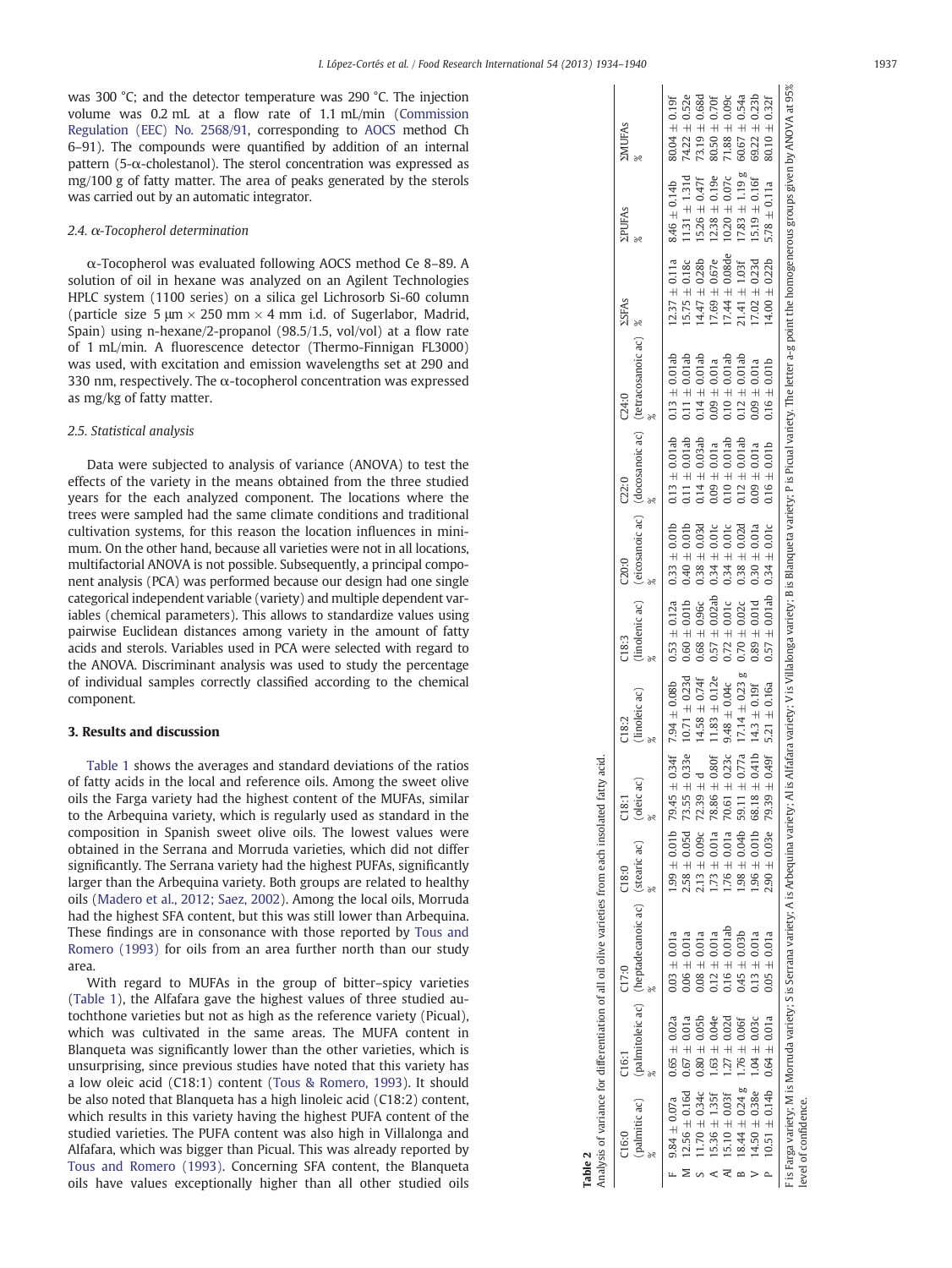#### Table 3

Sterols and α-tocopherol analyzed in the olive oil variety of East of Spain.

|                        |            |                 | <b>B-Sitosterol</b><br>mg/100 g | Campesterol<br>mg/100 g | Stigmasterol<br>mg/100 g | $\alpha$ -Tocopherol<br>mg/kg |
|------------------------|------------|-----------------|---------------------------------|-------------------------|--------------------------|-------------------------------|
| Sweet varieties        | Farga      | F1              | $96.16 \pm 0.16$                | $2.97 \pm 0.02$         | $1.22 \pm 0.04$          | $264.42 \pm 4.84$             |
|                        |            | F <sub>2</sub>  | $98.67 \pm 0.47$                | $2.93 \pm 0.04$         | $1.17 \pm 0.06$          | $269.99 \pm 1.57$             |
|                        |            | F3              | $97.10 \pm 0.61$                | $2.96 \pm 0.03$         | $1.18 \pm 0.03$          | $267.57 \pm 4.86$             |
|                        |            | F4              | $97.67 \pm 0.48$                | $2.98 \pm 0.01$         | $1.15 \pm 0.03$          | $269.92 \pm 1.31$             |
|                        |            | F <sub>5</sub>  | $97.30 \pm 0.08$                | $2.95 \pm 0.01$         | $1.20 \pm 0.01$          | 269.89 $\pm$ 0.40             |
|                        | Morruda    | M1              | $96.72 \pm 0.57$                | $3.43 \pm 0.02$         | $1.69 \pm 0.04$          | $158.17 \pm 2.34$             |
|                        |            | M <sub>2</sub>  | $98.59 \pm 0.15$                | $3.40 \pm 0.02$         | $1.73 \pm 0.03$          | $158.41 \pm 0.99$             |
|                        |            | M <sub>3</sub>  | $98.68 \pm 0.06$                | $3.40 \pm 0.01$         | $1.71 \pm 0.05$          | $159.39 \pm 0.66$             |
|                        |            | M <sub>4</sub>  | $98.82 \pm 0.11$                | $3.43 \pm 0.02$         | $1.74 \pm 0.05$          | $159.70 \pm 0.51$             |
|                        |            | M <sub>5</sub>  | $98.38 \pm 0.34$                | $3.42 \pm 0.04$         | $1.78 \pm 0.02$          | $159.37 \pm 1.31$             |
|                        | Serrana    | S1              | $96.07 \pm 0.19$                | $2.94 \pm 0.05$         | $1.23 \pm 0.08$          | $184.53 \pm 2.92$             |
|                        |            | S <sub>2</sub>  | $96.73 \pm 0.78$                | $2.88 \pm 0.04$         | $1.26 \pm 0.03$          | $188.10 \pm 4.82$             |
|                        |            | S <sub>3</sub>  | $97.00 \pm 1.27$                | $2.98 \pm 0.03$         | $1.27 \pm 0.06$          | $192.43 \pm 2.29$             |
|                        |            | S4              | $97.15 \pm 0.48$                | $3.05 \pm 0.10$         | $1.23 \pm 0.05$          | $191.24 \pm 1.88$             |
|                        |            | S <sub>5</sub>  | $96.73 \pm 0.45$                | $3.12 \pm 0.01$         | $1.25 \pm 0.01$          | $192.41 \pm 2.21$             |
|                        | Arbequina  | A1              | $97.94 \pm 0.44$                | $2.87 \pm 0.02$         | $0.42 \pm 0.01$          | $190.66 \pm 7.42$             |
|                        |            | A2              | $98.20 \pm 0.38$                | $2.88 \pm 0.02$         | $0.44 \pm 0.01$          | $169.43 \pm 4.54$             |
|                        |            | A <sub>3</sub>  | $98.45 \pm 0.28$                | $2.89 \pm 0.01$         | $0.42 \pm 0.01$          | $192.23 \pm 2.51$             |
|                        |            | A4              | $98.91 \pm 0.81$                | $2.88 \pm 0.01$         | $0.44 \pm 0.01$          | $184.30 \pm 4.57$             |
|                        |            | A <sub>5</sub>  | $99.88 \pm 1.18$                | $2.88 \pm 0.01$         | $0.41 \pm 0.01$          | $189.65 \pm 1.30$             |
| Bitter-spicy varieties | Alfafara   | AL1             | $96.80 \pm 0.06$                | $2.95 \pm 0.01$         | $0.70 \pm 0.02$          | $215.43 \pm 4.25$             |
|                        |            | AL <sub>2</sub> | $96.79 \pm 0.15$                | $2.97\,\pm\,0.01$       | $0.61 \pm 0.02$          | $211.68 \pm 2.34$             |
|                        |            | AL3             | $96.92 \pm 0.10$                | $2.93 \pm 0.01$         | $0.65 \pm 0.01$          | $215.35 \pm 3.54$             |
|                        |            | AL4             | $96.76 \pm 0.16$                | $2.96 \pm 0.03$         | $0.64 \pm 0.01$          | $218.39 \pm 1.17$             |
|                        |            | AL5             | $96.69 \pm 0.02$                | $2.96 \pm 0.02$         | $0.63 \pm 0.01$          | $219.03 \pm 0.86$             |
|                        | Blanqueta  | B1              | $95.53 \pm 0.45$                | $3.09\,\pm\,0.78$       | $0.88 \pm 0.09$          | $186.01 \pm 3.42$             |
|                        |            | B <sub>2</sub>  | $94.92 \pm 0.88$                | $3.51 \pm 0.03$         | $0.92 \pm 0.01$          | $187.59 \pm 1.59$             |
|                        |            | B <sub>3</sub>  | $96.17 \pm 0.65$                | $3.47 \pm 0.03$         | $0.59 \pm 0.03$          | $187.43 \pm 0.62$             |
|                        |            | <b>B4</b>       | $95.32 \pm 0.59$                | $3.40 \pm 0.01$         | $0.98 \pm 0.01$          | $181.21 \pm 0.99$             |
|                        |            | B <sub>5</sub>  | $95.62 \pm 0.70$                | $3.54 \pm 0.01$         | $0.95 \pm 0.02$          | $186.71 \pm 0.47$             |
|                        | Villalonga | V <sub>1</sub>  | $93.88 \pm 1.98$                | $3.31 \pm 0.02$         | $1.99 \pm 0.02$          | $153.19 \pm 1.62$             |
|                        |            | V <sub>2</sub>  | $94.21 \pm 0.31$                | $3.32 \pm 0.01$         | $1.97 \pm 0.04$          | $151.52 \pm 1.53$             |
|                        |            | V3              | $94.69 \pm 0.40$                | $3.32 \pm 0.02$         | $1.98 \pm 0.02$          | 148.84 $\pm$ 0.53             |
|                        |            | V <sub>4</sub>  | $94.66 \pm 0.05$                | $3.33 \pm 0.03$         | $1.99 \pm 0.01$          | $149.88 \pm 0.66$             |
|                        |            | V <sub>5</sub>  | $94.51 \pm 0.12$                | $3.29 \pm 0.06$         | $1.96 \pm 0.03$          | $150.48 \pm 0.65$             |
|                        | Picual     | P <sub>1</sub>  | $96.68 \pm 0.57$                | $2.91 \pm 0.02$         | $0.35 \pm 0.01$          | $134.01 \pm 0.93$             |
|                        |            | P <sub>2</sub>  | $96.47 \pm 0.16$                | $2.93 \pm 0.01$         | $0.34 \pm 0.01$          | $134.85 \pm 0.54$             |
|                        |            | P3              | $96.34 \pm 0.24$                | $2.94 \pm 0.01$         | $0.32 \pm 0.01$          | $131.53 \pm 0.61$             |
|                        |            | P <sub>4</sub>  | $96.48 \pm 0.52$                | $2.93 \pm 0.01$         | $0.36 \pm 0.01$          | $138.11 \pm 0.42$             |
|                        |            | P <sub>5</sub>  | $96.61 \pm 0.22$                | $2.92 \pm 0.01$         | $0.36 \pm 0.01$          | 133.54 $\pm$ 0.59             |

(bitter–spicy and sweet) because its content of palmitic acid is the highest. This contributes to the particularity of this oil variety, as has previously been reported by [Iñiguez et al. \(2001\)](#page-6-0), and [Civantos](#page-6-0) [López-Villalta, Contreras, and Grana, \(2008\)](#page-6-0).

In [Table 2](#page-3-0) analysis of variance to compare all varieties are shown. The differences in the fatty acid composition were mainly remarkable for palmitic, oleic, and linoleic acids. Nevertheless, any ANOVA focused on only one fatty acid allowed the differentiation of all studied oils. For this reason in this research the combination of statistical techniques based on ANOVA and PCA is proposed.

Sterols are a very important group of compounds in the oils because they are related to the stability of the oil at high temperature. In addition, they are inhibitors of the polymerization reactions [\(Velasco & Dobarganes, 2002](#page-6-0)). The sterols reach between of 20–23% of unsaponifiable fraction in olive oil. [Gutierrez, Varona, and Albi](#page-6-0) [\(2000\)](#page-6-0) and [Lerma-García et al. \(2009\)](#page-6-0) noted that the sterol analysis allows to determine the authenticity and monovarietal origin of olive oils. Table 3 shows the means and standard deviation of the studied sterols in each variety. In addition, an ANOVA was done to evaluate if the varieties could be differentiated from one of some of these compounds (Table 3). Our results indicate that only the stigmasterol allows their segregation.

Among the tocopherols, we analyzed only the  $\alpha$ -tocopherol because it is the majority within this group of compounds [\(Aguilera et al., 2005;](#page-6-0) [Beltran, Aguilera, Del Río, Sánchez, & Martínez, 2005](#page-6-0)). The results showed that groups of oils both sweet and bitter–spicy under study can be clearly distinguished by  $\alpha$ -tocopherol content, except Arbequina and Serrana. The  $\alpha$ -tocopherol content showed highly significant differences ( $p < 0.05$ ) among all cultivars (Table 3). The ranges obtained in sweet olive oils were from 158.17 mg/kg in Morruda to 269.9 mg/kg in variety Farga. The three local bitter–spicy varieties gave higher values than the reference variety, Picual. The range was found from 131.53 mg/kg in Picual to 219.03 mg/kg in Alfafara.

Rightly, differences between the trees exist, which can be seen in [Tables 1 and 3,](#page-2-0) but these differences cannot be associated to the location. [Tables 2 and 4](#page-3-0) show mean and differences between varieties. The interannual variations can be evaluated by the little values of standard deviation shown in [Tables 1 and 3](#page-2-0). If there were large differences between the years studied, the deviation would be great, but it's not.

Table 4

Analysis of variance of the sterols and α-tocopherol in the studied varieties. The letter a-g point the homogenerous groups given by ANOVA at 95% level of confidence.

|           |            | β-Sitosterol<br>mg/100 g | Campesterol<br>mg/100 g | Stigmasterol<br>mg/100 g | $\alpha$ -Tocopherol<br>mg/kg |
|-----------|------------|--------------------------|-------------------------|--------------------------|-------------------------------|
| Sweet     | Morruda    | 98.23 <sub>bc</sub>      | 3.41c                   | 1.73d                    | 159.01a                       |
| varieties | Arbequina  | 98.68c                   | 2.88a                   | 0.43a                    | 185.25 <sub>b</sub>           |
|           | Serrana    | 96.73a                   | 2.99 <sub>b</sub>       | 1.25c                    | 189.74 <sub>b</sub>           |
|           | Farga      | 97.38ab                  | 2.96b                   | 1.18 <sub>b</sub>        | 268.35c                       |
| Bitter-   | Picual     | 96.52c                   | 2.92a                   | 0.35a                    | 134.41a                       |
| spicy     | Alfafara   | 96.79c                   | 2.95a                   | 0.64 <sub>b</sub>        | 215.98d                       |
| varieties | Blanqueta  | 95.51 <sub>b</sub>       | 3.40b                   | 0.86c                    | 185.79c                       |
|           | Villalonga | 94.39a                   | 3.31 <sub>b</sub>       | 1.98d                    | 150.78b                       |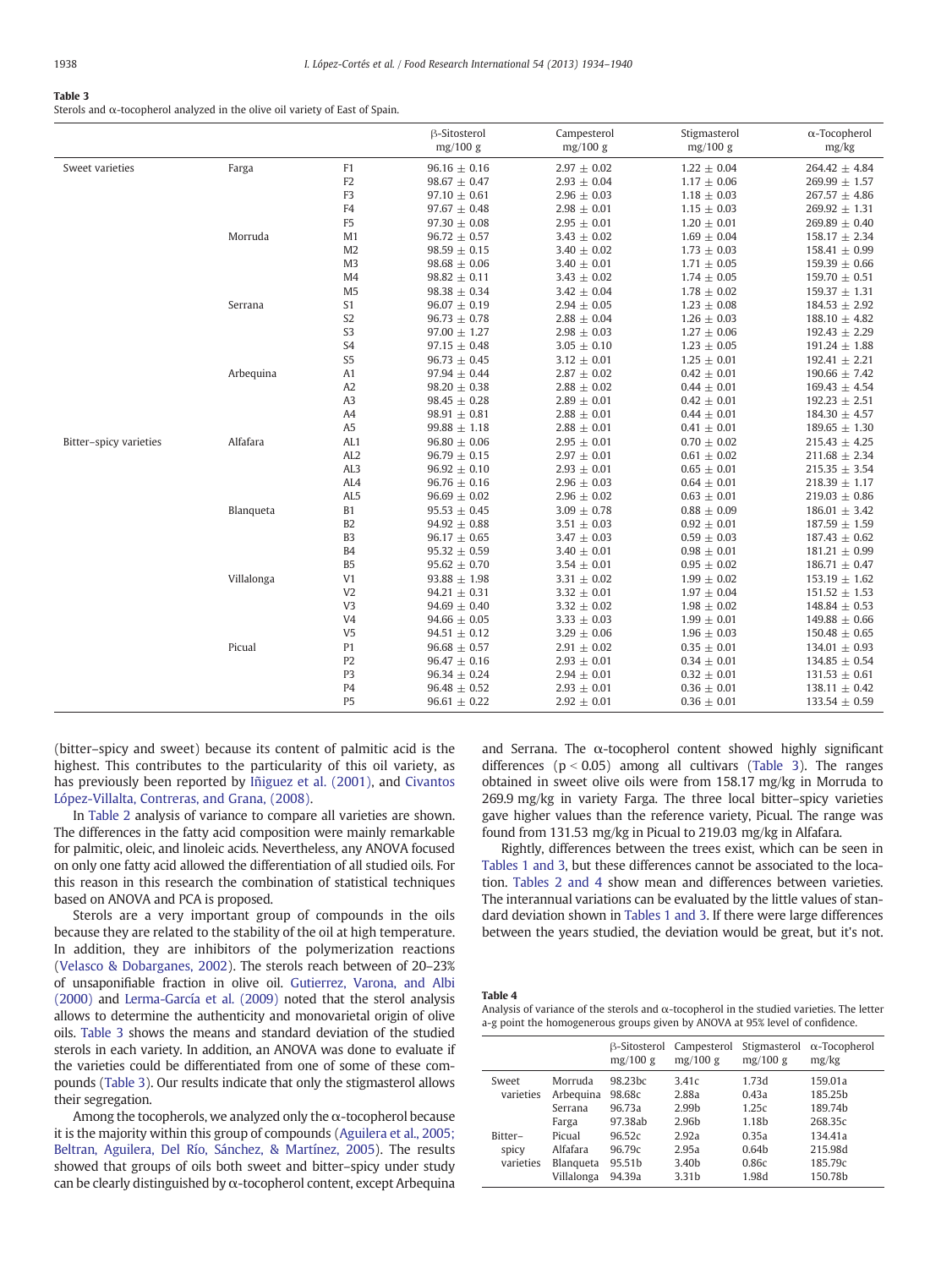

Fig. 2. Principal component analysis of sweet varietal olive oil composition according to fatty acids (a) and sterols (b): where F is Farga variety; S is Serrana variety, M is Morruda variety; and A is Arbequina variety.

Therefore, there were no significant differences between the oil obtained each year.

Fig. 2 illustrates the PCA results for the sweet oils, separating out the fatty acids studied (a) and sterols (b). In graph 1a factors 1 and 2 explain the 45.90% and 22.60% of the variance of components of fatty acids in the samples, respectively. In graph 1b, factors 1 and 2 represent the 52.55% and 37.78% of the variance of sterol content. This means that more than 80% of the variability is explained in both kinds of components. According to these analyses a clear differentiation of the studied varietal olive oils according to fatty acids, which are located in specific areas on the graph can be pointed out. This allows applying thresholds to identify the oils. However, the varieties Farga and Serrana cannot be differentiated using only sterol analysis. This same finding was observed by [Lerma-García et al. \(2009\).](#page-6-0)

The results of the PCA for fatty acid compounds for the bitter– spicy oils are illustrated in Fig. 3. Like the sweet oils, these fatty acid profiles distinguish the oil varieties. However, the analysis of only the sterols does not clearly discriminate the olive oils of Picual, Alfafara and Blanqueta, because their cloud of points is very close. The two principal factors together explain 76.47% of the variance of fatty acids and 97.26% of the variance of sterols.

### 4. Conclusions

The characterization of autochthone monovarietal olive oils from the east coast of Spain has been well established with enough information. All the described results have shown a wide variability in the chemical characteristics of the studied virgin olive oils because of the diversity of the varieties, given that the sampled trees were cultivated with the same environmental and handling conditions. The differences in the fatty acid composition were mainly remarkable for palmitic, oleic and linoleic acids. Nevertheless, to discriminate the studied varieties it is necessary to combine a study of fatty acids with analyses of the sterols and  $\alpha$ -tocopherol, as well as by using both ANOVA and PCA.

The PCA of the sterols only allowed us to differentiate the sweet oil varieties except Serrana and Farga. An identical analysis of the bitter–spicy oils only clearly separates the Villalonga variety, nevertheless the other varieties show a closer data structure, but not mixed. Regarding α-tocopherol, the results showed that groups of oils, both sweet and bitter–spicy under study, can be clearly differentiated except Arbequina and Serrana.

Though our results of only the sterols in olive oils suggested that stigmasterol could allow the segregation of the varieties, our experience indicates that analysis of the main fatty acids (palmitic, oleic and linoleic), together with a PCA applied to all fatty acids and sterols, can be used to carry out the varietal differentiation with enough precision. Combining the results obtained for the fatty acids and sterols in PCA analysis detects the influence of the variety in the oil chemical composition. In our opinion, at least in our working conditions, it is possible to differentiate the varieties studied, using this type of analysis. Therefore, they can be used for proper labeling and marketing of varietal oils.



Fig. 3. Principal component analysis of bitter-spicy varietal oil composition according to fatty acids (a) and sterols (b), where V is Villalonga variety AL is Alfafara variety; B is Blanqueta variety; and P is Picual Variety.